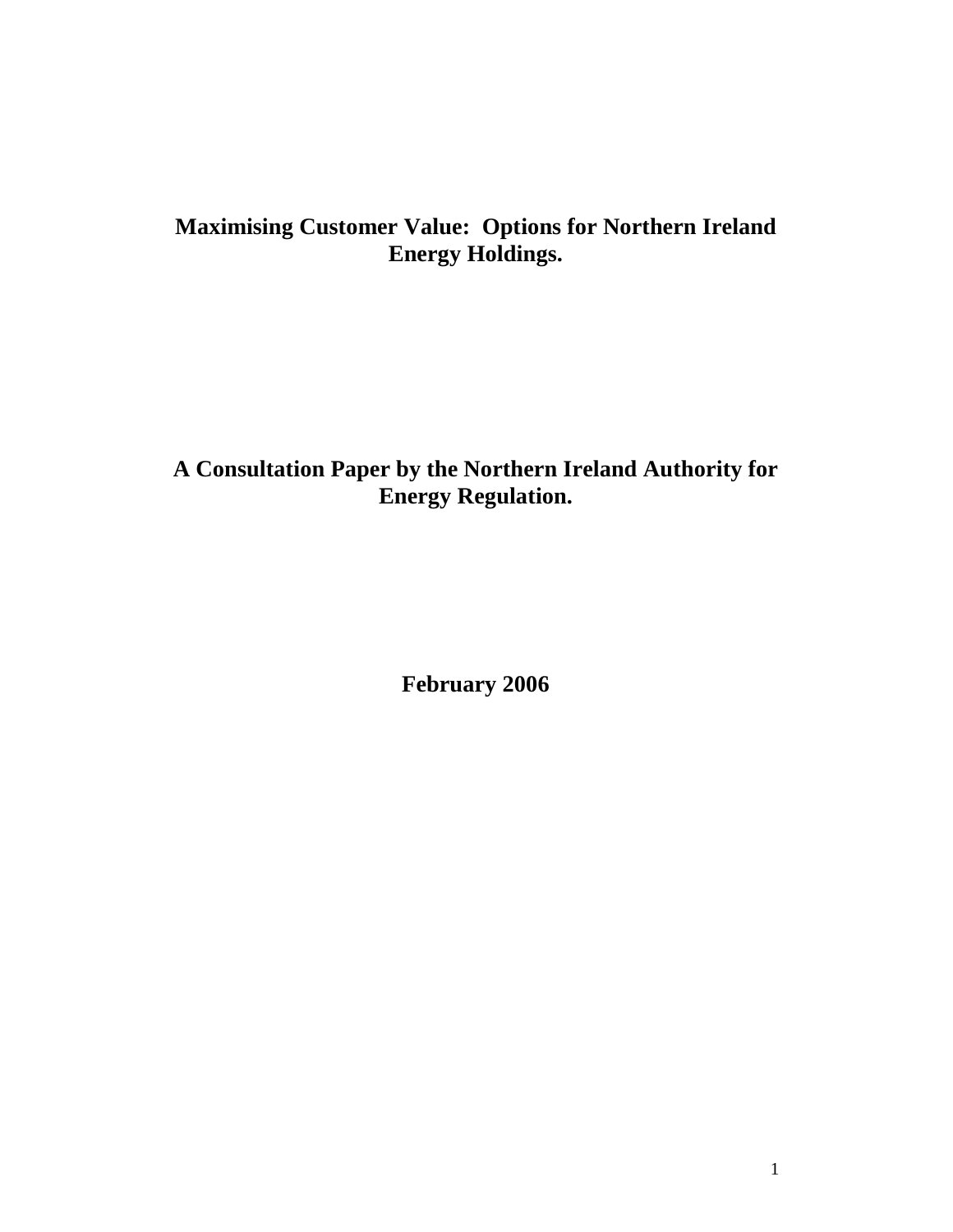### **Introduction:**

Northern Ireland Energy Holdings (NIEH) owns the electricity interconnector with Scotland (Moyle) and the gas pipeline which connects Scotland to Northern Ireland (SNIP). NIEH is governed by its members on behalf of electricity and gas customers in Northern Ireland.

In Great Britain and Northern Ireland all the other gas and electricity networks are owned by private sector companies who, while providing, managing and developing energy infrastructure networks, must seek to earn profits for their shareholders. In the Irish Republic the corresponding networks are operated by state owned utilities which also have some assets in the UK including Northern Ireland. They also earn profits for their shareholder which in this case is the Irish Government.

NIEH is therefore uniquely Northern Irish in that it is an energy infrastructure company which has no shareholders. (There are similar entities in other UK sectors such as Glas Cymru which operates Wales's water company.) The assets are 100% financed by debt so the cost of capital is usually less than half that of a private sector or state owned company which is treated as if it were a private sector company.

It is the job of the board of NIEH to maximise customer value - minimising costs and ensuring that the company maintains the highest standards of cost control and operational efficiency. NIEH's members, representing energy users in Northern Ireland, are there to hold the board to account for these responsibilities.

This structure has and will continue to reduce energy costs in Northern Ireland below what they would be with a more conventional ownership structure – though the scale of the rise in gas prices of recent years has dwarfed all other costs reductions secured across the gas and electricity industries in Northern Ireland.

Maximising customer value is achieved by reducing customers' exposure to energy costs or the risk of higher costs. This paper sets out one opportunity for doing this in relation to Moyle and explores other proposals for building on this. Throughout the rest of this paper references to NIEH are in relation to steps which it might take through its ownership of Moyle. There are no proposals in relation to SNIP.

Maximising Customer Value: NIEH's commitment to maximising customer value means that any surplus which it makes must be returned to customers. While in many circumstances that may simply mean a lower tariff the following year in other cases it may be less straight forward. The onus is on NIEH to demonstrate that surpluses are used efficiently and equitably as between customers and that assets – including financial surpluses – are made to work so as to produce the best value for customers, in the same way as are the assets of shareholder-owned companies for their shareholders. In doing this, the NIEH Board is answerable to its members and to the Authority.

Financing Moyle: When the idea of building an electricity interconnector between Scotland and Northern Ireland was put forward almost twenty years ago it was envisaged that the cost would be met by adding a charge to the electricity transported from Scotland. With the liberalisation of electricity markets it became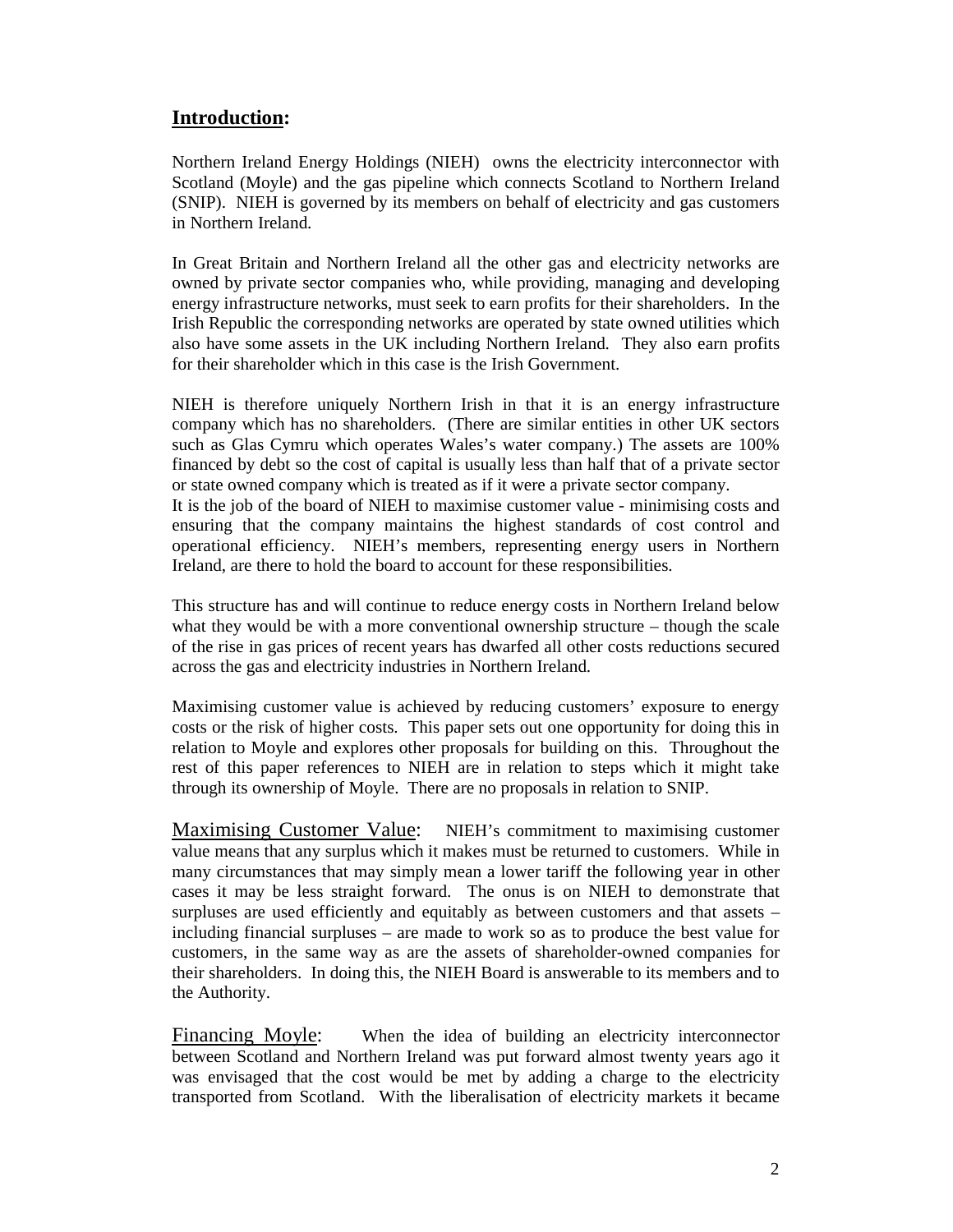evident that this approach would not work. Moyle had to be financed in circumstances where electricity flows would be small as in a liberalised market it was not possible to guarantee that there would be large electricity flows throughout the forty year period over which the interconnector would be financed.

The perceived value of Moyle to the Northern Ireland electricity system was such that it had to be constructed even though market failure would ensure that without intervention it would not be built.

Accordingly it was agreed that it would be added to NIE's transmission asset base and that any shortfall in its revenue would be recovered from all customers through an addition to the Transmission Use of System charge (TUoS). NIE's parent company, Viridian Group PLC, with the support of the Regulator and the Department subsequently sold Moyle to its current owners. The transaction was only possible because the revenues of Moyle were guaranteed by customers.

#### **Moyle's experience to date:**

Moyle was constructed at a time when electricity generation costs were substantially lower in Great Britain than in Northern Ireland and – while there were reasons why this gap could be expected to diminish over time  $-$  it was assumed that generation in Great Britain would remain lower cost than Northern Ireland's generation. The perceived value of Moyle to Northern Ireland was therefore two fold. It provided competitive pressure on Northern Ireland generators as we moved towards a competitive generation market and it provided access to additional capacity for dealing with emergencies and outages. It was however expected that in any normal year Moyle would not earn sufficient from its charges for conveying electricity to fully cover its costs and that a contribution from the TUoS would normally be required.

The experience to date has been much better than expected. Moyle started full commercial operation in April 2002 and for its first year was in the ownership of Viridian. During this period its investment cost was part of NIE's Regulatory Asset Base and customers paid the difference between NIE's allowed cost of capital and Moyle's capacity revenue.

The transfer of ownership occurred at the beginning of the  $2003/4$  tariff year on  $14<sup>th</sup>$ April. Demand for the interconnector's capacity increased and the revenue increased. Moyle earned surpluses which it was able to put aside for a rainy day. In 2004/5 in addition £2.3m was returned to customers in the form of a lower charge. In 2006/7, a further £12.4m is to be returned to customers, offsetting part of the tariff increase which would otherwise have taken place.

In the last two years generation costs in Great Britain have risen substantially reducing the benefit of importing electricity from Scotland. Despite this and the current and anticipated 2006/7 revenue shortfall Moyle has not required a contribution from customers through an add-on to the TUoS.

Moyle was constructed on the basis that it would require a contribution from customers through the TUoS charge each year for forty years – forty years being the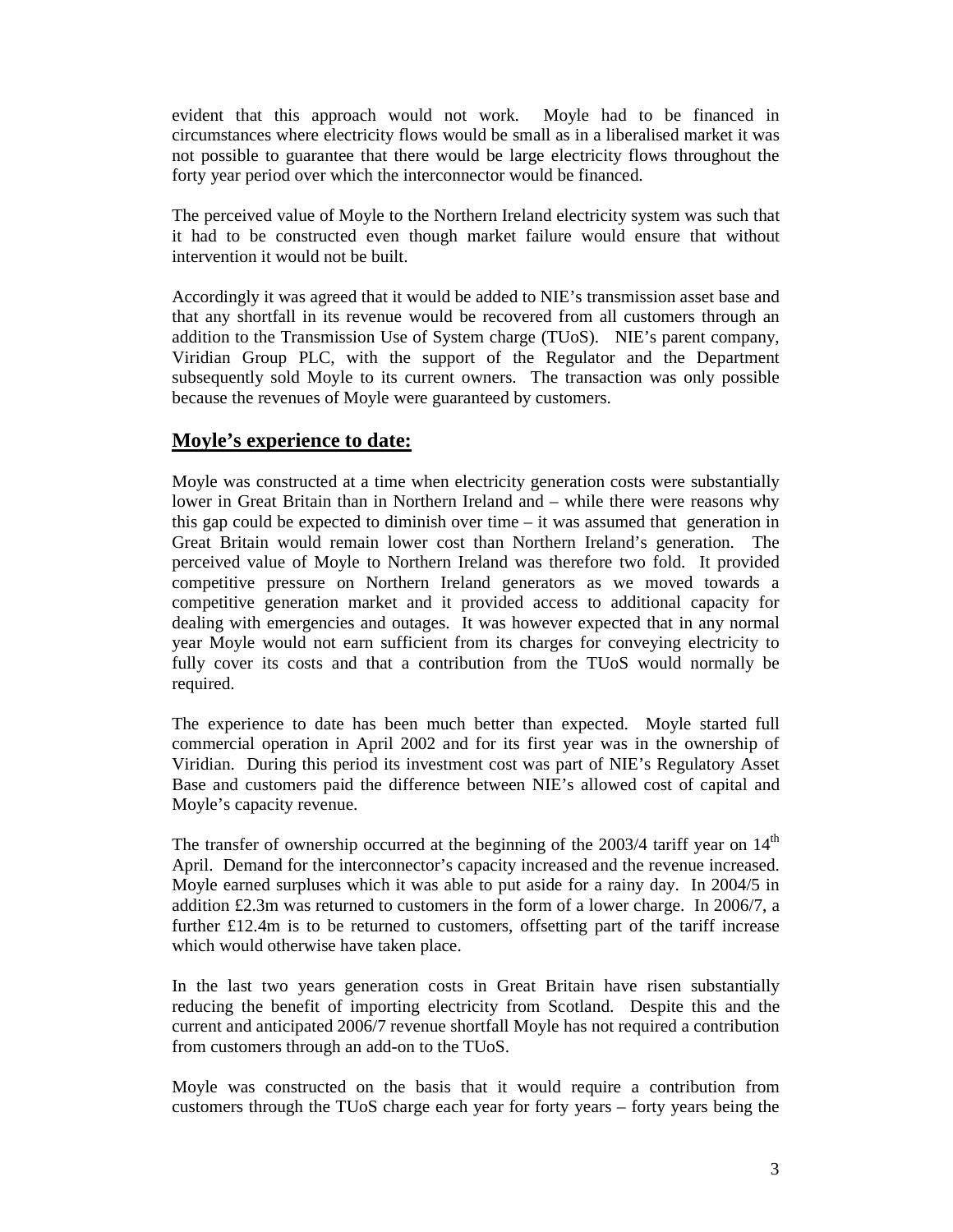normal period for the depreciation of NIE's transmission assets. The outcome has been that, apart from the first year, no contribution has been required in the first five years of its life; the financing period has been shortened from 40 years to 30 years and the revenue shortfall when it is required will always be less than it otherwise would have been.

## **The "BETTA Rebate":**

In Great Britain the electricity trading system which applied to England and Wales was in 2005 extended to Scotland. This caused a change in the way in which Moyle related financially to the GB electricity market. It is not necessary to go into the details here. Suffice it to say that Moyle negotiated a capital repayment of £30m which is to be paid in three instalments with the second and third instalment earning interest in respect of the period between Moyle becoming entitled to the rebate and the date on which it all will be paid.

When Moyle was bought from Viridian the purchaser raised a bond of £135m to cover the cost. This bond is to be financed over 30 years. If the purchase had taken place after the BETTA induced changes the bond would have been for £30m less with a corresponding reduction in the annual amount of money which Moyle would require each year to finance its business. As matters currently stand although Moyle will receive £30m in capital repayment, the debt represented by the £30m slice of the bond which corresponds to this rebate will remain until 2033 and the company will have to continue to service this debt unless it is bought out.

## **Making the best use of the BETTA Rebate:**

The Secretary of State has announced a policy initiative to substantially increase the amount of renewable electricity produced in Northern Ireland and has established a fund of £59m to help stimulate renewables.

Northern Ireland must increase the share of its electricity coming from renewable sources for a number of reasons but the principal reasons are to reduce green house gases – mainly CO2 – and to improve the security of supply by reducing reliance on external fuel sources. The Secretary of State's initiative requires a significant private sector response if its aspirations are to be translated into a substantial investment in renewable generation.

Northern Ireland's response to the need to develop non wind renewables – while no worse than the UK's generally – has been patchy. To date only one significant non wind renewable generator has been commissioned. While NIE and Action Renewables are doing invaluable work at the micro scale so far larger scale projects have not materialised. This is not due to a lack of potential. Many profitable opportunities for large scale electricity generation from biomass, energy from municipal waste and agro-food industry waste exist as well as other technologies. But in the absence of the right framework of regulatory and financial confidence the market fails to exploit these opportunities. And this despite the fact that for some sectors of the agro-food industry in particular failure to dispose of waste by, for example, converting it into energy will compound the difficulties this industry will face in the future in complying with ever more stringent environmental standards.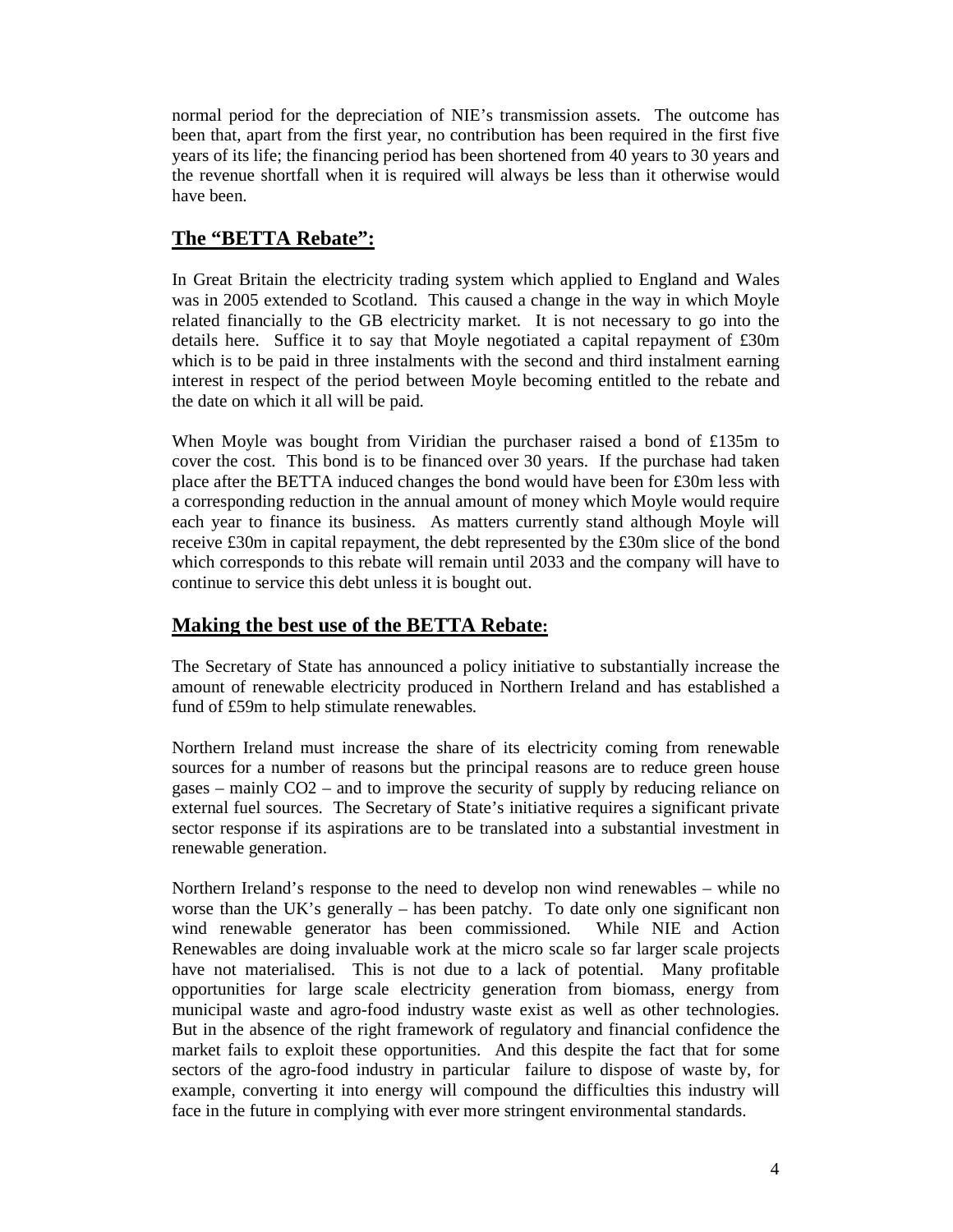### **The Renewables Imperative:**

It is indisputably in the interests of Northern Ireland's electricity users and of Northern Ireland generally that the opportunity to develop large scale schedulable renewables created\by the Secretary of State's initiative is seized and that Northern Ireland benefits to the greatest extent possible from this opportunity. Renewable electricity is remunerated by two principal revenue streams – the money paid for the electricity itself and the revenue from the sale of renewable obligation certificates (ROCs). Some renewable technologies will receive other forms of revenue such as payments from local authorities and businesses for avoiding high disposal costs for waste. Renewables should also in the Single Electricity Market be entitled to other payments where appropriate for capacity and ancillary services.

Unlike the makers of most other products electricity generators are paid the market price each half hour for producing electricity. Many will prefer to manage the possible volatility of half hourly market prices by making a contract to sell to a supplier at an agreed price. For generators who are producing electricity within a site shared with consumers such as a factory or industrial estate there may also be the opportunity to sell heat, thus increasing efficiency, and to consume some or all of the electricity on site and, as it avoids the need to use NIE's networks, this is the most valuable use of electricity.

It is against this background that a private sector consortium has proposed to establish a renewable equity fund (REF) to tap the renewable potential on both sides of the border. NIEH has proposed that they should become a founding investor in this fund. Their reasons for doing so are:

- the expansion of renewables in Northern Ireland is a major Government priority;
- NIEH's structure and role within the Northern Ireland energy sector maximises the chances of the renewable investment opportunity being viewed favourably by the financial markets;
- on the evidence to date renewables will provide a return on investment substantially better than the other options available to NIEH;
- failure to develop renewables in Northern Ireland will expose customers here to higher requirements to buy carbon and meet renewable obligation levels with the associated costs;
- the structure of the proposal minimises risk exposure; and
- the returns to a founding investor will be greater than to subsequent investors.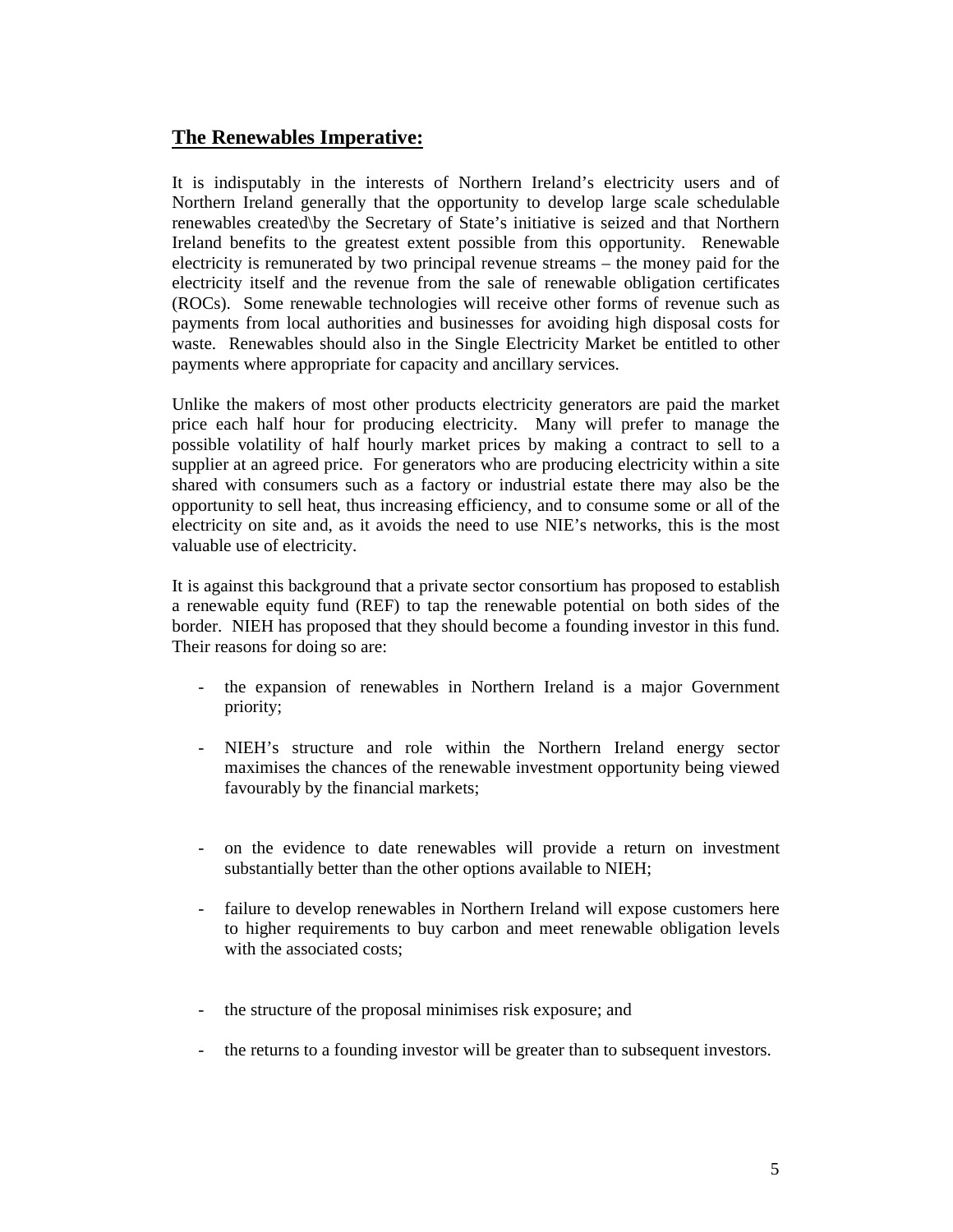Accordingly the Authority has approved NIEH's request to commit £10m to the proposed REF. This money will be drawn down as and when good quality projects are developed to take up the funds available.

### **How the Fund will work:**

The promoters of the fund expect to raise £100m in commitments so that NIEH's share by investment would be 10% though as a founding investor its share of profits would be greater.

It is envisaged that the NIEH investment would be spread through all projects in which the fund invests thereby managing any residual risk by investing across a portfolio of projects. Investors would be rewarded by an appropriate combination of dividends and capital growth. It is envisaged that the fund would be sold once the portfolio of projects was constructed, commissioned and fully operational. This should happen between five and ten years after the establishment of the fund.

NIEH's share of the proceeds and repaid capital would be returned to customers. The most likely route for returning income earned in this way would be through reduced deficits in the cost of running Moyle and hence a reduced TUoS charge.

NIEH's money which is committed to the fund would remain in NIEH controlled deposit accounts earning interest for customers until it is required to finance projects.

#### **Maximising Customer Value from the BETTA Rebate:**

In total the BETTA Rebate will amount to a sum in excess of £30m including the interest which will have been received when the final instalment has been paid by Scottish Power to Moyle. While £10m has been committed to the REF it is expected that this will be repaid in due course.

The Authority is in ongoing dialogue with NIEH as to the options for the best use of the BETTA Rebate against the overall objective of maximising long term customer value. As this dialogue progresses, NIEH after consultation with its members is expected to bring forward to the Authority further proposals for the strategic use of the BETTA Rebate. In doing so, NIEH will have to ensure the ongoing viability of the company taking into account its obligations to its other stakeholders, principally its financiers. The Authority now considers it would be helpful, in informing this dialogue, to seek wider views as to how the objective of maximising customer value might best be achieved.

The £30m belongs to customers over the lifetime of the liability which it is set against. It therefore is the counterpart to £30m of debt which customers must finance each year between now and 2033. As such the rebate does not in itself represent a net increase in customer wealth. The purpose of this part of the paper is to consider two things:

(a) how the £30m should be divided between each year's cohort of customers between now and 2033; and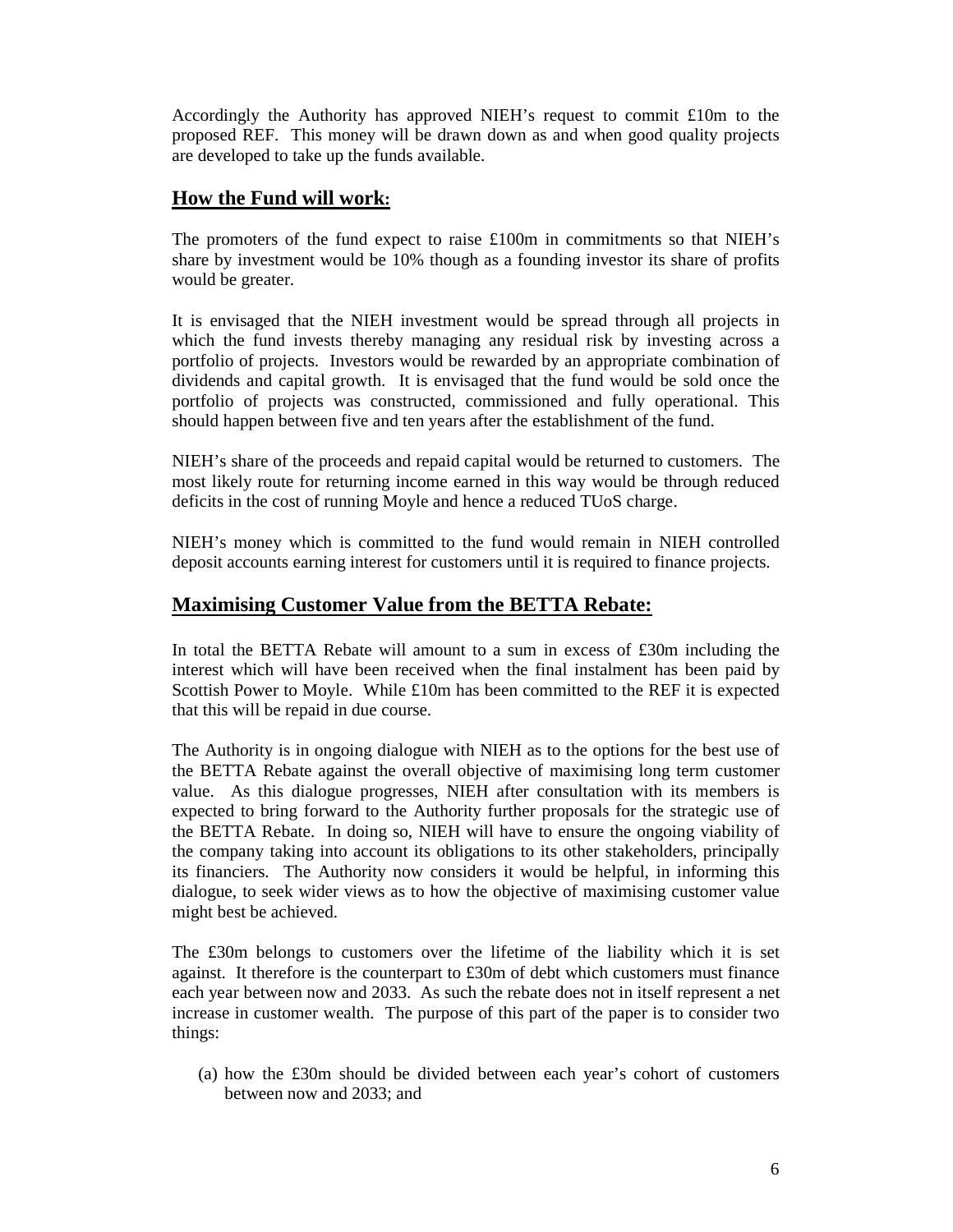(b) what is the way of returning the money to customers which maximises customer value?

In order to avoid a call on the TUoS to cover anticipated 2006/7 revenue shortfall for Moyle £1.5m of the rebate has been used. A further £4.5m has been added to Moyle's reserves in view of the revenue uncertainty the company faces over the next few years. As the charge for electricity for 2006/7 is about to be set it is not envisaged that any further cash return to customers will be made in course of 2006/7.

#### **The Base Case:**

As noted above the rebate relates to liabilities which customers will face between now and 2033. The most equitable use of the money would be to buy out £30m of the bond and reduce each year the cost of financing Moyle by the corresponding amount. If £30m were applied to this use it would reduce the cost of Moyle by an amount which would vary each year starting at around £1.7m in the early years and declining to £0.6m in 2032/33 (at February 2006 money values). However as already noted £10m of the rebate will only be available for this purpose once the renewable investment starts to be repaid.

While the buy down of the bond must remain the base case there are two concerns with it. The first is that buying out debt gives customers the least value for their money. Using the standard public sector discount factor of 3.5% the net present value to customers of using the money to buy out a strip of the bond is only £0.55m per £10m of bond bought out and that is before any transaction costs are taken into account. The entire rationale for NIEH was to reduce costs by buying out high cost equity. Of all the financing obligations which customers might seek to buy out Moyle's bonds would be the second last – the very last being SNIP's even lower cost bonds.

The second concern is that while buying out the bond and returning the money to customers over 27 years certainly satisfies the requirement to be fair to each generation of customers there may be other ways of meeting the intergenerational equity test with a different but more efficient profile of repayment. Indeed the REF does this by reducing the renewables investment and purchase of carbon emission permits that later generations of electricity consumers will be required to make.

Moyle's revenue shortfall requirements between 2007 and 2033 cannot be known with any degree of certainty. As a general rule its ability to raise enough revenue from the sale of capacity will be related to price differences between Northern Ireland and Scotland. If differences are large demand for Moyle should be high and revenues buoyant. If the price in each market is similar there will be less scope for Moyle to earn money.

On this analysis Moyle is likely to have a significant revenue shortfall in 2007/8 unless the way in which Moyle is financed improves within the new all island electricity market. At present while customers in both parts of Ireland have contributed to the financing of Moyle through the Moyle capacity auctions the liability to finance Moyle in the event of a revenue shortfall rests exclusively with Northern Ireland's electricity users. Given Moyle's value to the whole of the island's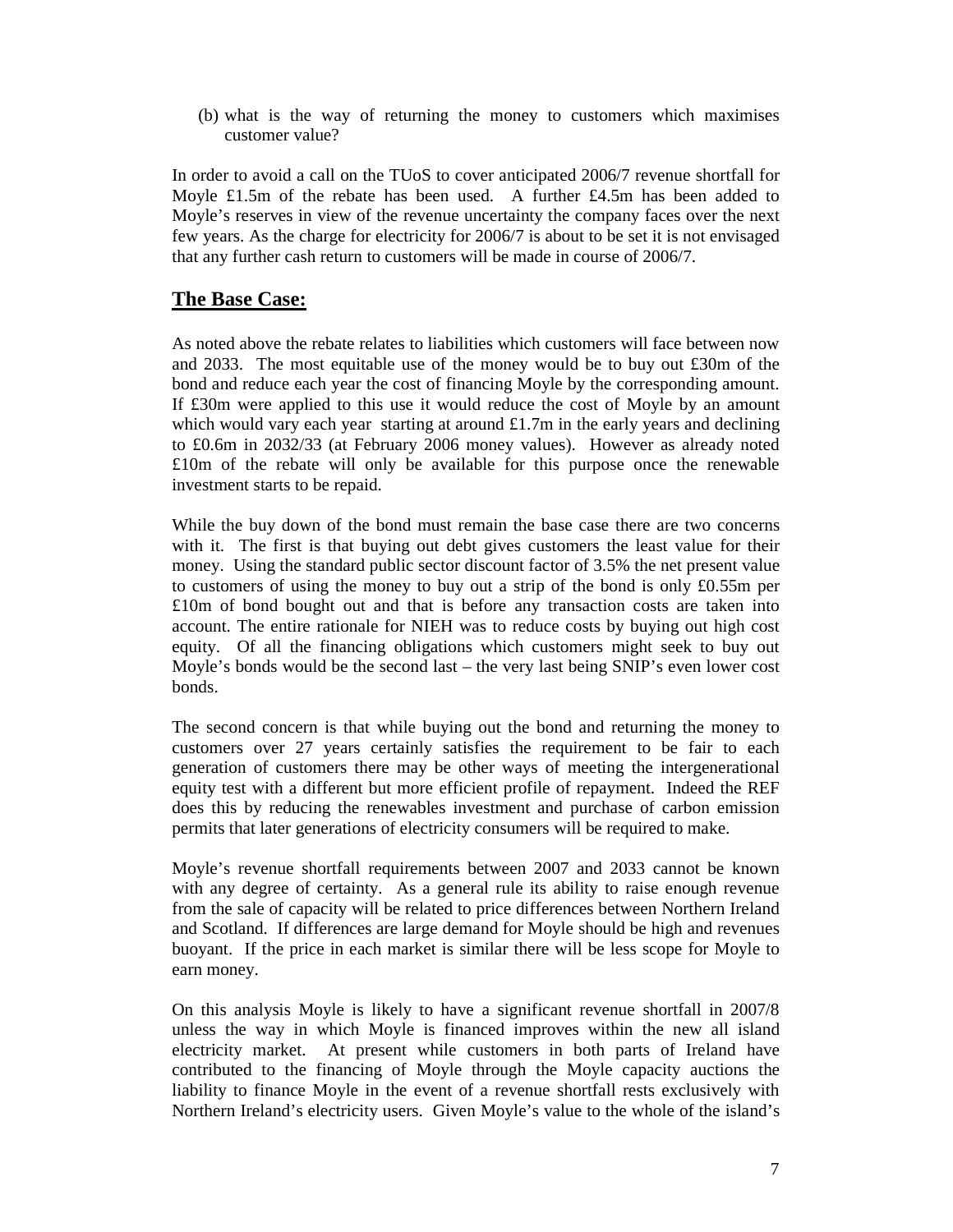energy market will or should this change in the future as the Single Electricity Market comes into effect in 2007? Perhaps until this has been decided no binding long term decision about the rebate should be made.

## **Options:**

From customers' perspective, the chosen option or options should meet an inter generational equity test either by the money being repaid over the lifetime of the bond or with an alternative profile which meets the inter generational equity test in a different way – by for example avoiding charges/costs which other generations would otherwise have to pay. In implementing the plans for use of the BETTA Rebate, NIEH must also ensure that its plans are consistent with its sustained ability to meet its financial obligations and to maximise customer value over the long term, are taxefficient and take into account all of the relevant legal, accounting and financing considerations.

Some possible future investments by NIEH may be financed to a large extent by debt at a cost of capital comparable to Moyle and SNIP. However, there would be a case for retaining the money to assist other investments, particularly where an equity injection by NIEH into such an investment would result in a lower overall cost of capital.

#### **Improving Returns to Customers:**

Building on the rationale for NIEH better returns could be secured for customers by taking out equity from other investments which currently customers are obliged to finance. The following may not all be practicable and some would certainly require the co-operation of other companies. They are put forward illustratively to stimulate debate and discussion.

- (a) NIE's assets earn a return of more than twice the return on NIEH's assets. When Moyle was sold by Viridian part of the transaction included the buydown of £10m of NIE's asset base. It would be merely an extension of this initial transaction between NIE and Moyle if the money from the BETTA Rebate were used to buy out a small fraction of NIE's growing asset base. Viridian's shareholders would benefit immediately from the cash and customers would save more each year than they would from repaying the bond Moyle early;
- (b) The Single Electricity Market can only bring the promised benefits to customers throughout Ireland if there is a major investment in the transmission infrastructure through enhanced North-South interconnection. Such a large transmission investment could be efficiently financed at a reduced cost of capital using a combination of equity and debt;
- (c) If further interconnection with Great Britain is required via an interconnector between the Republic and Wales the extension of the mutual model - which has been shown to work well for Northern Ireland's electricity and gas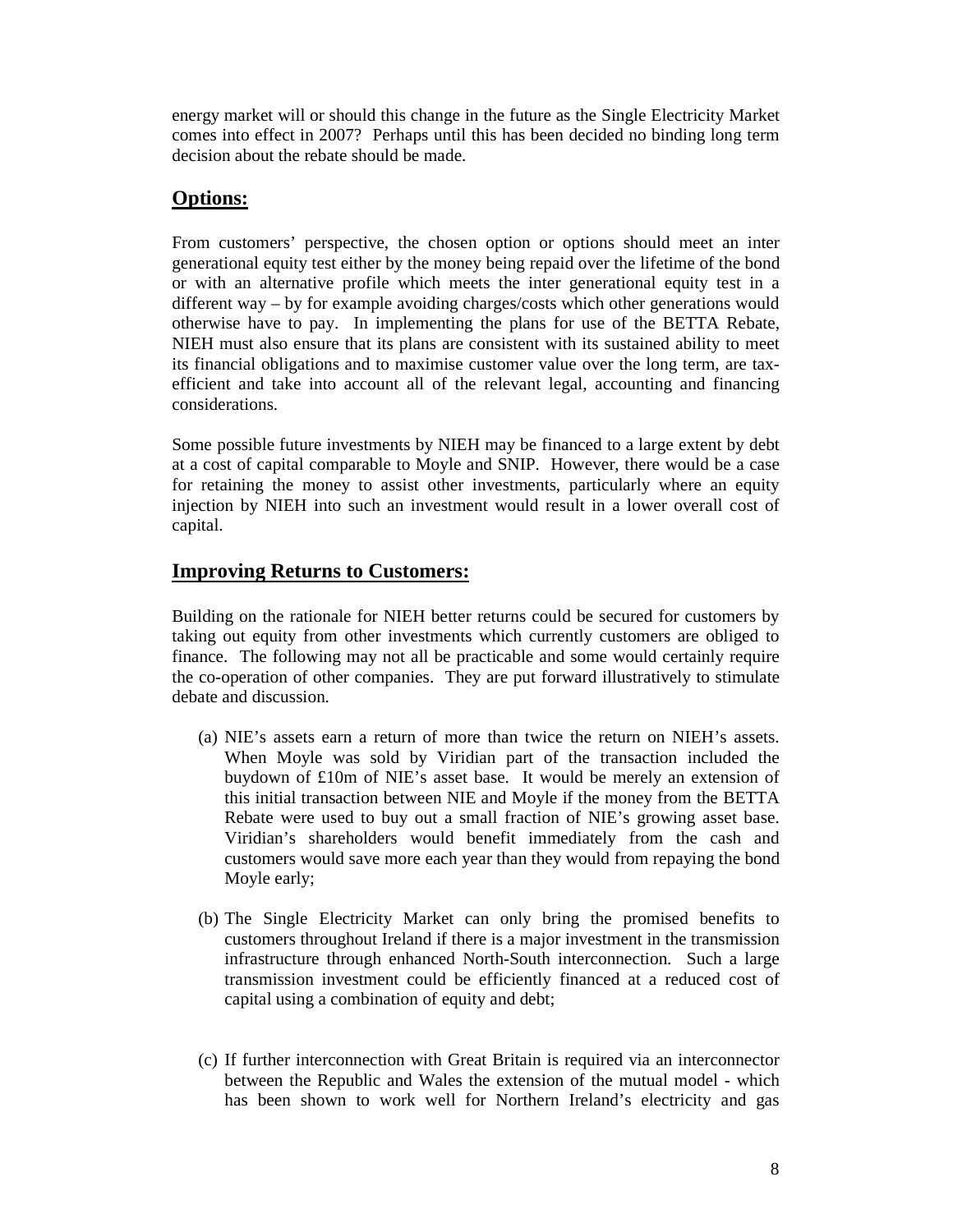interconnectors with Great Britain - to the proposed new interconnector might be a means of realising that investment in a cost-effective way for customers throughout Ireland;

(d) Similarly an investment either in the gas transmission pipes owned by BGE or Phoenix would have a similar financial effect. The justification of using electricity customers' money for this would be that 80% of the cost of gas transmission is paid up by electricity customers via the cost of electricity generated by Ballylumford and Coolkeeragh. This device should however have the additional attraction of reducing the cost base for both Phoenix and Firmus Energy.

All of the above would pass the inter-generational equity test but may need to be designed in such a way as to minimise tax risk. If a second electricity interconnector with Great Britain were to be built while any use of Northern Ireland customers' money would have to secure an appropriate return for Northern Ireland electricity customers. The above options would – assuming they were tax efficient – produce much larger NPVs than buying down the Moyle bond.

- (e) The money could be used to finance the extraction of SONI from the Viridian Group. Work is currently under way to identify all the issues which will need to be addressed in establishing a wholly independent Transmission System Operator for Northern Ireland. The costs will in all probability fall on customers. At present the costs are unknown but they will become clearer over the coming year;
- (f) Customers in Northern Ireland are paying the costs of the systems which facilitate the introduction of the competitive retail market. Since the costs are front end costs for a system which will be amortised over several years and which should run for many years thereafter the costs might be met either by the rebate or borrowed from NIEH avoiding the need thereby to place the costs in NIE's asset base;
- (g) The interest on the money could be employed to finance an enhanced energy efficiency programme. Northern Ireland's hitherto commendable contribution to energy efficiency is now falling behind Great Britain's. The return on investment in energy efficiency is greater than the return on energy investment and high energy and carbon costs serve to improve this return. This type of measure would in particular complement any decision to introduce two tier tariffs which by increasing the cost of the marginal unit of electricity would make energy efficiency investment even more attractive to customers. If the cost of the energy efficiency programme were allocated to NIEH to be financed out of the income earned by the rebate customers would be relieved of any immediate pressure to increase the energy efficiency levy, the value of the rebate would be enhanced, there would be no risk to the rebate itself as the capital sum would remain intact. On the basis of experience to date with the Energy Efficiency Levy every  $£1m$  spent by NIEH would – depending on the technology – provide lifetime benefits of £4m to customers.